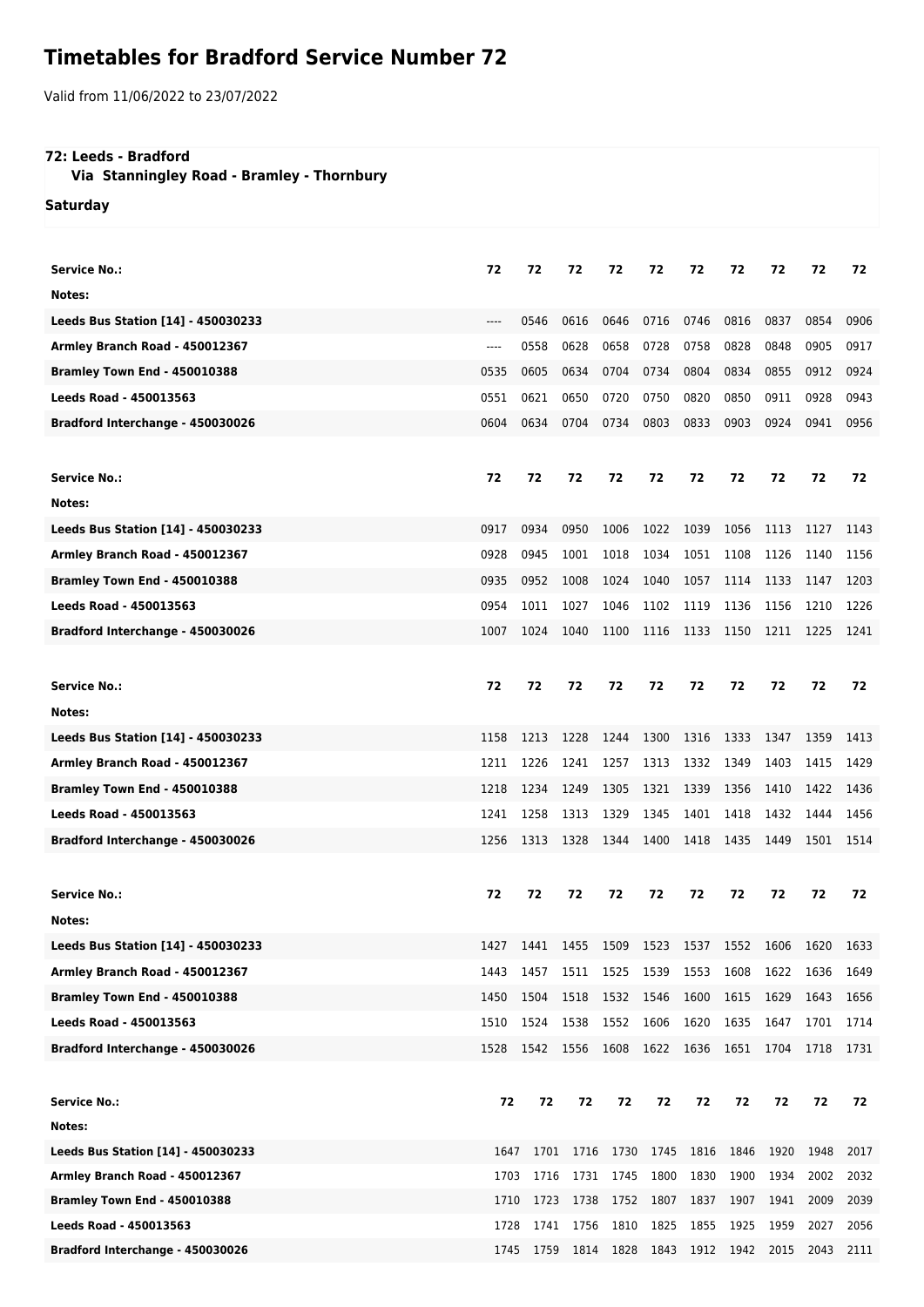| Service No.:                       | 72   | 72   | 72   | 72   | 72   |
|------------------------------------|------|------|------|------|------|
| Notes:                             |      |      |      |      |      |
| Leeds Bus Station [14] - 450030233 | 2047 | 2119 | 2147 | 2217 | 2242 |
| Armley Branch Road - 450012367     | 2102 | 2134 | 2202 | 2233 | 2258 |
| Bramley Town End - 450010388       | 2109 | 2141 | 2209 | 2239 | 2304 |
| <b>Leeds Road - 450013563</b>      | 2126 | 2156 | 2224 | 2254 | 2319 |
| Bradford Interchange - 450030026   | 2141 | 2211 | 2239 | 2309 | 2334 |

## **72: Bradford - Leeds**

 **Via Thornbury - Bramley - Stanningley Road**

**Saturday**

| <b>Service No.:</b>                  | 72   | 72   | 72   | 72   | 72   | 72   | 72   | 72   | 72   | 72   |
|--------------------------------------|------|------|------|------|------|------|------|------|------|------|
| Notes:                               |      |      |      |      |      |      |      |      |      |      |
| Bradford Interchange [X] - 450030026 | 0514 | 0544 | 0614 | 0644 | 0714 | 0744 | 0759 | 0810 | 0825 | 0842 |
| <b>Leeds Road - 450013509</b>        | 0523 | 0553 | 0623 | 0653 | 0723 | 0753 | 0808 | 0818 | 0833 | 0850 |
| Bramley Town End - 450010993         | 0539 | 0609 | 0639 | 0709 | 0739 | 0808 | 0823 | 0835 | 0850 | 0907 |
| Armley Branch Road - 450010988       | 0546 | 0616 | 0646 | 0716 | 0746 | 0815 | 0830 | 0842 | 0857 | 0914 |
| <b>Leeds Bus Station - 450030233</b> | 0604 | 0634 | 0702 | 0732 | 0802 | 0831 | 0846 | 0858 | 0913 | 0930 |
|                                      |      |      |      |      |      |      |      |      |      |      |
| <b>Service No.:</b>                  | 72   | 72   | 72   | 72   | 72   | 72   | 72   | 72   | 72   | 72   |
| Notes:                               |      |      |      |      |      |      |      |      |      |      |
| Bradford Interchange [X] - 450030026 | 0901 | 0917 | 0934 | 0950 | 1006 | 1019 | 1032 | 1045 | 1101 | 1116 |
| <b>Leeds Road - 450013509</b>        | 0910 | 0926 | 0943 | 0959 | 1016 | 1029 | 1042 | 1055 | 1112 | 1127 |
| <b>Bramley Town End - 450010993</b>  | 0928 | 0944 | 1001 | 1017 | 1038 | 1051 | 1104 | 1117 | 1135 | 1150 |
| Armley Branch Road - 450010988       | 0936 | 0952 | 1009 | 1025 | 1046 | 1059 | 1112 | 1125 | 1144 | 1159 |
| <b>Leeds Bus Station - 450030233</b> | 0952 | 1008 | 1025 | 1041 | 1104 | 1117 | 1130 | 1143 | 1203 | 1218 |
|                                      |      |      |      |      |      |      |      |      |      |      |
|                                      |      |      |      |      |      |      |      |      |      |      |
| <b>Service No.:</b>                  | 72   | 72   | 72   | 72   | 72   | 72   | 72   | 72   | 72   | 72   |
| Notes:                               |      |      |      |      |      |      |      |      |      |      |
| Bradford Interchange [X] - 450030026 | 1132 | 1148 | 1203 | 1220 | 1234 | 1250 | 1305 | 1322 | 1338 | 1354 |
| <b>Leeds Road - 450013509</b>        | 1143 | 1159 | 1215 | 1232 | 1246 | 1302 | 1317 | 1335 | 1351 | 1407 |
| <b>Bramley Town End - 450010993</b>  | 1206 | 1222 | 1239 | 1256 | 1310 | 1326 | 1341 | 1358 | 1414 | 1430 |
| Armley Branch Road - 450010988       | 1215 | 1231 | 1247 | 1304 | 1318 | 1334 | 1349 | 1406 | 1422 | 1438 |
| Leeds Bus Station - 450030233        | 1234 | 1250 | 1306 | 1323 | 1337 | 1353 | 1408 | 1426 | 1442 | 1458 |
|                                      |      |      |      |      |      |      |      |      |      |      |
| <b>Service No.:</b>                  | 72   | 72   | 72   | 72   | 72   | 72   | 72   | 72   | 72   | 72   |
| Notes:                               |      |      |      |      |      |      |      |      |      |      |
| Bradford Interchange [X] - 450030026 | 1410 | 1427 | 1443 | 1457 | 1510 | 1523 | 1537 | 1551 | 1605 | 1618 |
| <b>Leeds Road - 450013509</b>        | 1424 | 1441 | 1457 | 1511 | 1525 | 1538 | 1552 | 1606 | 1620 | 1633 |
| Bramley Town End - 450010993         | 1444 | 1501 | 1517 | 1531 | 1545 | 1558 | 1612 | 1626 | 1640 | 1653 |
| Armley Branch Road - 450010988       | 1452 | 1509 | 1525 | 1539 | 1552 | 1605 | 1619 | 1633 | 1647 | 1700 |